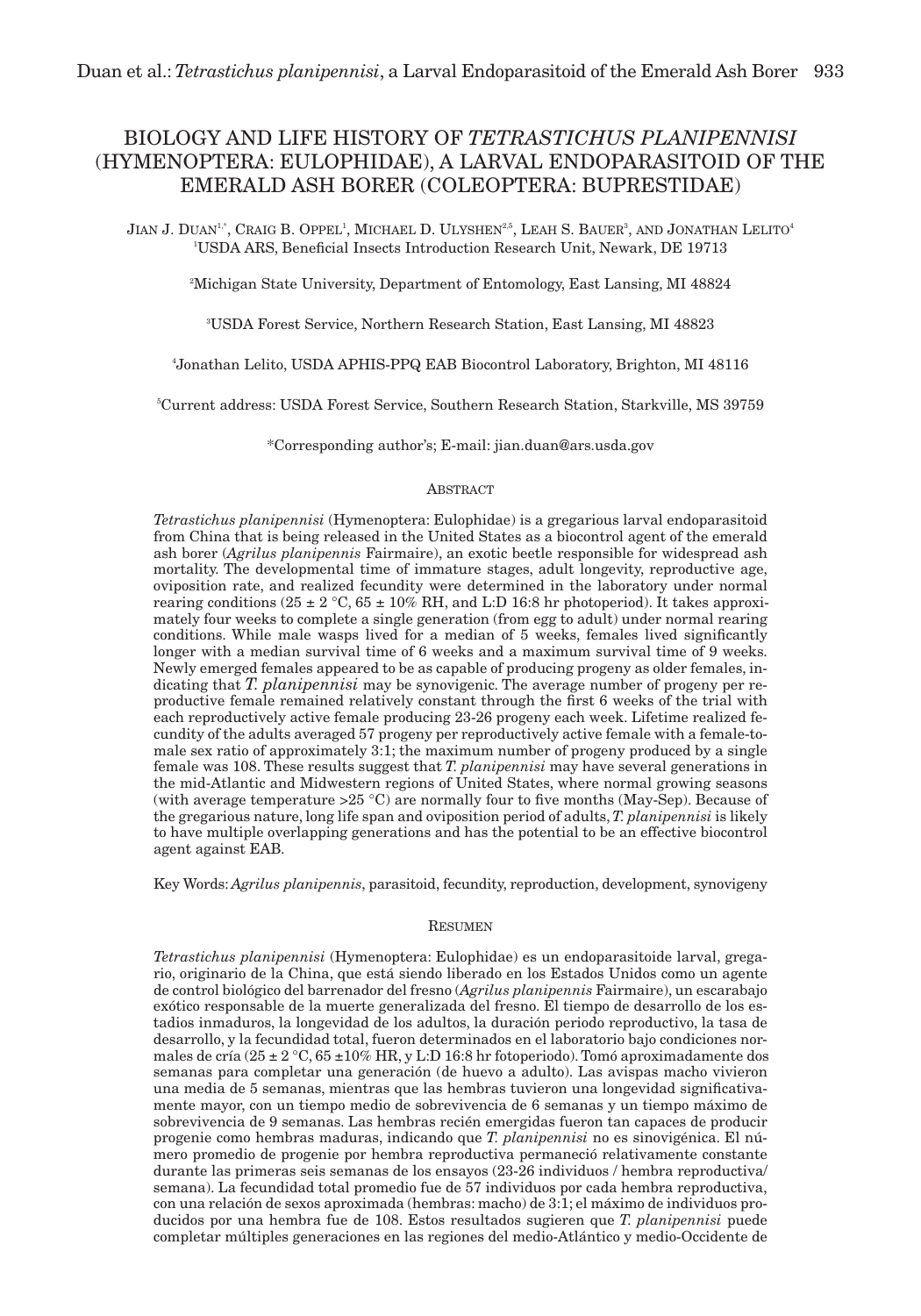los Estados Unidos, donde la temporada de cultivo (con una temperatura promedio >25 °C) usualmente es de cuatro a cinco meses (Mayo-Septiembre). Por su naturaleza gregaria, y por presentar periodos de vida y ovoposición largos, es probable que *T. planipennisi* tenga múltiples generaciones sobrepuestas y el potencial para ser un agente de control biológico efectivo contra el barrenador del fresno.

The emerald ash borer (EAB), *Agrilus planipennis* Fairmaire (Coleoptera: Buprestidae), has been found in 15 U.S. States and two Canadian Provinces and killed millions of North American ash (*Fraxinus* spp.) trees since its detection in 2002 in southern Michigan (Haack et al. 2002; Michigan State University 2011; Canadian Food Inspection Agency 2011). Within the next 10 years, the EAB infestation is expected to encompass 25 of the 48 contiguous U.S. states with projected costs on developed land alone exceeding \$10 billion (upper estimates exceed \$25 billion) (Kovacs et al. 2010). Regulatory efforts to contain this pest's spread via early detection, quarantine, and removal of infested ash trees, have had limited impact (Cappaert et al. 2005). Moreover, conventional chemical controls cannot be used to protect native ash trees in forested ecosystems because of prohibitive cost, general impracticality, and adverse effects on the environment (Poland & McCullough 2006). In contrast, classical biological control (the introduction of natural enemies from a pest's native range) may be a cost-effective, sustainable, and environmentally safe alternative. Consequently, the potential of biological control to curb or slow the spread of EAB must be fully explored and implemented (Bauer et al. 2010).

*Tetrastichus planipennisi* Yang is a gregarious parasitoid that is capable of attacking the second to fourth instars of EAB larvae in naturally infested ash trees (Liu et al. 2003; Liu and Bauer 2007; Yang et al. 2006; Ulyshen et al. 2010a). Following the safety testing with various non-target insects, it was introduced from China to the US for biological control of EAB (USDA APHIS 2007). In 2007, releases of *T. planipennisi* and 2 other EAB-biocontrol agents from China started in Michigan (Bauer et al. 2010; USDA APHIS 2007), and since then they have been released against EAB in 12 Midwestern and Mid-Atlantic States (Bauer et al. 2010; Gould et al. 2011). While the colonization, establishment, and potential efficacy of this parasitoid in suppressing EAB populations are currently being investigated in small scale research plots (Duan et al. 2010; Duan et al. 2011), more detailed understanding of *T. planipennisi* biology and life history is needed. Better knowledge in this regard will improve our ability to mass-rear this species in the laboratory and implement a large scale EAB biological control program in the US. This study investigates the development of immature stages of *T. planipennisi* as well as adult longevity, reproductive

age, oviposition rate, and life-time fecundity realized using late instars of EAB as the host.

## MATERIALS AND METHODS

# Parasitoids

*Tetrastichus planipennisi* used in this study were obtained from a laboratory colony established and maintained at the Beneficial Insect Introduction Research Laboratory (BIIRL) in Newark, Delaware. The BIIRL colony founders were collected in 2008 from parasitized EAB larvae harvested in the Liaoning province in northeastern mainland China; parasitoids used during these investigations were from the F1 to F5 generations of the BIIRL laboratory colony. Throughout these investigations we utilized only naive wasps (those with no previous exposure to the EAB host). Before being utilized in the bioassay procedures, parasitoids were housed in clear 2.4 liter polystyrene crisper boxes (Consolidated® Plastics Company, Stow, Ohio) and maintained in environmental chambers (Percival Scientific, Perry, Iowa) at 25  $(\pm 2)$  °C, with 65  $\pm$  10% RH and 16:8 (L:D) hr photoperiod. The crisper boxes were ventilated with a series of 2.5-cm holes in the crisper box lids and walls; these were then covered with a fine  $(0.5 \text{ mm}^2)$  plastic mesh. A water source was provided inside each crisper box via a 10-dram clear plastic vial (US Plastics, Lima, Ohio) fitted with a 10-cm braided cotton dental wick (Richmond Dental, Charlotte, North Carolina), and replaced once every week. A food source was offered to the parasitoids by streaking clover honey on the screen covering the ventilation holes.

#### Emerald Ash Borer Larvae

 EAB larvae used in all investigations were collected from EAB-infested ash trees in natural forests in central Michigan, Pennsylvania, and/or Maryland. The field-collection of EAB larvae involved removing bark from infested ash trees with a draw knife (Ben Meadows, Janesville, Wisconsin) and carefully removing the EAB larvae from the exposed feeding galleries. The field-collected EAB larvae were then placed into a 12-well cell culture plate (Corning, Ithaca, New York) lined with moistened Kim-wipes (Fisher Scientific, Pittsburgh, Pennsylvania) and held on ice for transport to our laboratory. All EAB larvae used in the study ranged in age from 3rd (L3) to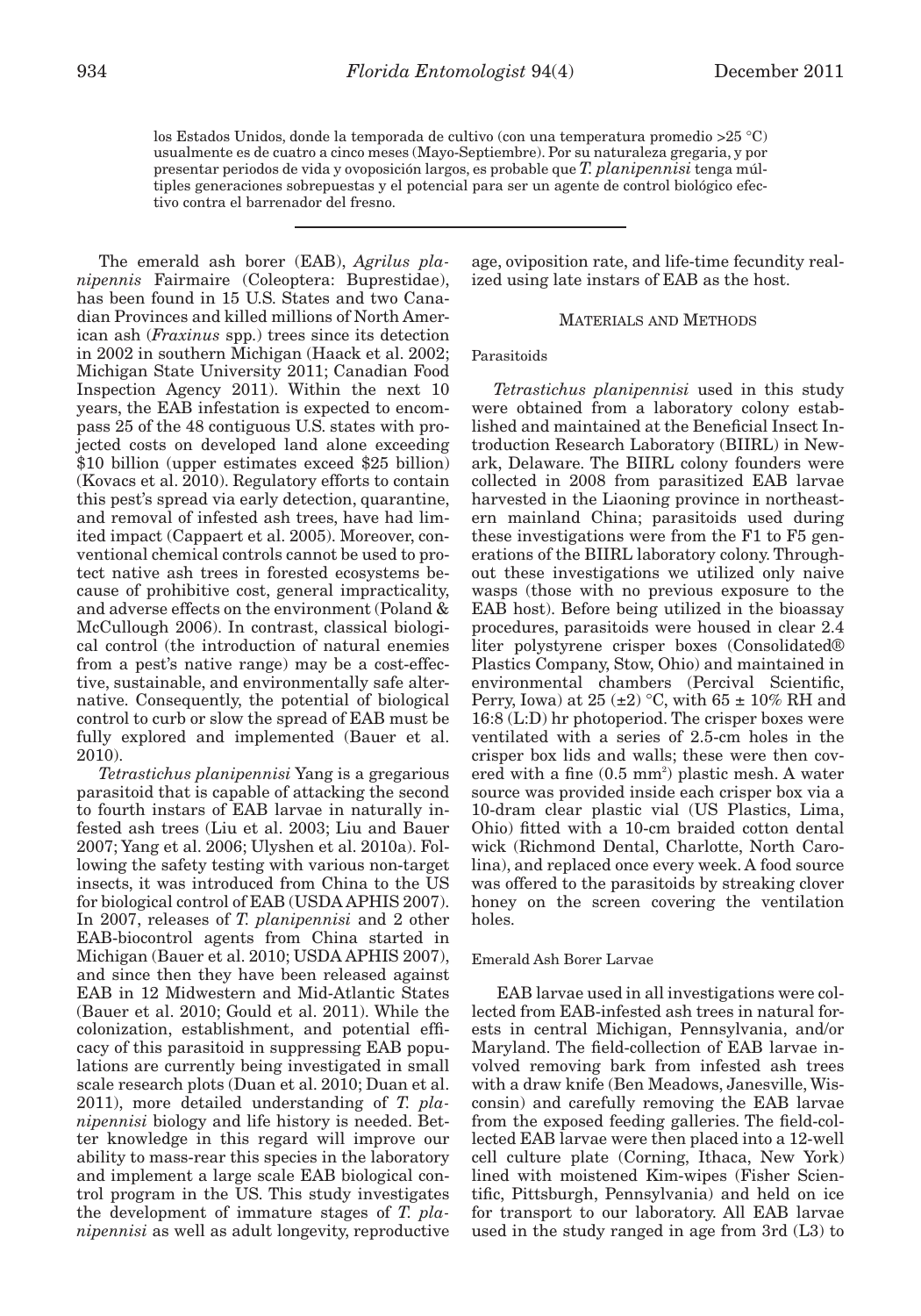4th (L4) instars [including mature 4th instars, which are J-shaped (JL)], and are most acceptable to *T. planipennisi* (Ulyshen et al. 2010a).

## Host Exposure to *T. planipennisi* for Parasitism

Most of our experiments required *T. planipennisi* adults to parasitize EAB larvae. We accomplished this by artificially inserting EAB larvae into *Fraxinus* spp. (ash) sticks prior to offering them to the parasitoids (Liu and Bauer 2007; Ulyshen et al. 2010a). Our exposure methods were modified according to the following: sticks of  $\approx 10$ cm in length and 1 cm in diam were freshly cut from green ash (*F. pennsylvanica*). The sticks were then washed with warm soapy water and surface sterilized in a 10% bleach bath for ½ hour; after which they were thoroughly rinsed under cold running tap water. The sticks were prepared to receive EAB larvae by shaving a thin bark-flap away from the longitudinal axis of the stick using a sharp utility knife; the bark flap remained attached to the midsection of the stick. We then fashioned a narrow U-shaped channel (4-5 mm deep  $\times$  5-7 mm wide) in the exposed wood using a #11 palm-handled wood veiner (Woodcraft Supply LLC, Parkersburg, West Virginia). An EAB larva was then placed in the channel, covered with the bark flap, and the bark flap was secured with thin bands of parafilm at each end of the flap. The number of EAB per stick varied according to the needs of the experimental design (typically from 1 to 5/stick). The sticks were placed, with the insertion-end up, either into cells of a 12-well tissue culture plate, or into 30 mL (1 oz.) PETE soufflè solocups® (Reliable Paper, Acworth, Georgia). To maintain moisture in the ash sticks, water was added either to the cells of the culture plate or to the soufflé cups so that the base of each stick was immersed in about ¼ cm of water. Parafilm was used to cover the surface of the plate or cup to prevent escape of water into the rearing arena and also to keep adult parasitoids from drowning. The EAB-infested ash sticks were then placed in a ventilated, polystyrene crisper box  $(17.6 \times 12.6 \times$ 10 cm), which served as the rearing arena. Next, we offered the infested ash sticks to mated *T. planipennisi* adults; none of the parasitoids had been previously exposed to EAB hosts. To ensure the parasitoids were mated, newly emerged wasps were held together immediately following emergence in some bioassays, or for at least 7 days prior to being used in other bioassays. The number of adult parasitoids and exposure durations in different experiments was dictated by the needs of the experimental design.

# Developmental Time of Immature *T. planipennisi*

Developmental stages of immature *T. planipennisi* were observed by offering EAB larvae (L4 and JL) inserted into green ash sticks to *T. planipennisi* gravid females. Sticks containing EAB larvae were exposed to gravid *T. planipennisi* females in rearing arenas at a parasitoid: host ratio of 6:1 for a 24-h period. The exposed ash sticks were then transferred into 200-ml plastic cups secured with ventilated lids, and incubated in an environmental chamber at  $25 \pm 2$ °C and 55-75% RH. To observe the developmental stages of the *T. planipennisi* larvae, the small strips of parafilm securing the insertion site bark-flap were carefully removed and the barkflap peeled back to reveal parasitized host larvae in the gallery. When the parasitoid larvae broke out of the EAB host larva (after consuming the entire host body except the chitinous cuticle) and entered the wandering stage (just before pupation), they were carefully transferred to a 4-cm Petri Dish (B. D. Falcon, Falcon Lakes, New Jersey) lined with moist filter paper. Thereafter, we observed developmental stages of the larvae every 2-3 days until they reached the young (white) pupal stage, and then every day until adult emergence. We made observations on the development of 538 *T. planipennisi* larvae that survived to the adult stage from 13 parasitized EAB larvae.

Several distinct developmental stages of immature *T. planipennisi* were categorized during our investigation as follows: (1) egg to newly hatching larva—no symptoms of parasitoid larvae visible through the host cuticle, (2) early-instar parasitoid larva we called a "swimmer" that was visible through the cuticle of the parasitized host larva above the dorsal vessel, (3) late-instar parasitoid larva that consumed and filled the interior of the host body, giving the cuticle a lumpy, and braided appearance we called the "braided stage", (4) "free-living" last-instar larva that entered the wandering stage and broke free of the host cuticle prior to pupation, 5) young pupae that were unmelanized and white with the compound eyes gradually turning pink after several d, and (6) mature pupae that were fully melanized and were evenly dark, and (7) adult that emerged from the mature pupa.

#### Adult Reproductive Age

To investigate if *T. planipennisi* successfully parasitized EAB larvae upon emergence as adults, we offered 50 EAB  $(5$  EAB/tick  $\times$  5 replications  $\times$  2 treatments) larvae (L4) to 2 age cohorts of wasps:  $1$  < 24-hr old (since emergence) and 2) 5-d old. The EAB larvae were offered to the parasitoids for 1 d, after which the wasps were removed from the rearing arena and the exposed EAB larvae (in ash sticks) were returned to the environmental chamber to incubate at standard conditions  $[25 \pm 2 \degree C; 55\% - 75\% \ RH; 16:8 \ h (L: D) \ h)]$  for ≈2 weeks. At the end of the incubation period, the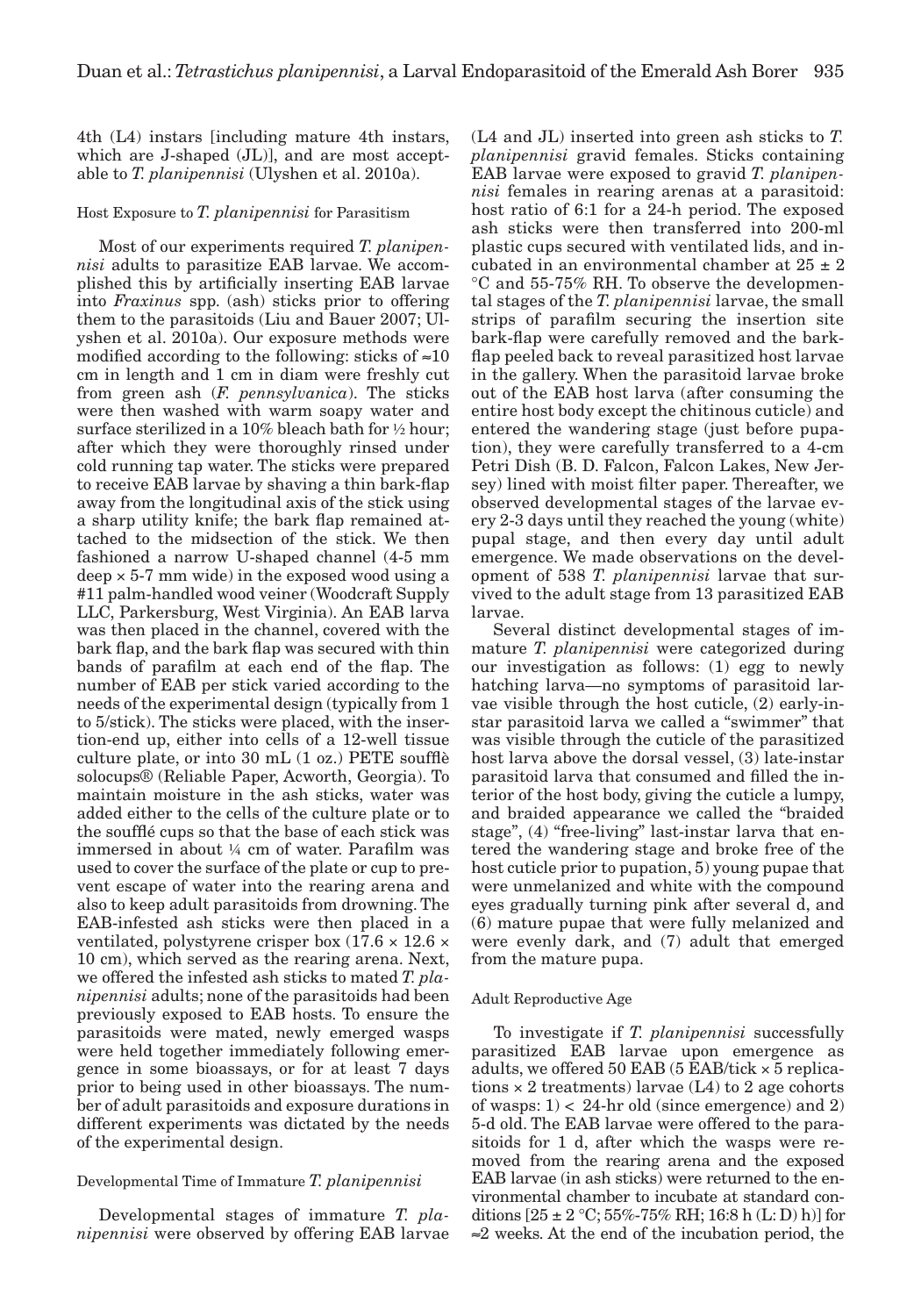ash sticks were dissected and EAB hosts were scored for parasitism by *T. planipennisi*.

Temporal patterns in *T. planipennisi* egg load were determined by iterative dissection of progressively older females. Fifty female wasps were randomly assigned to one of 5 age cohorts (5 age cohorts  $\times$  10 wasps/cohort): 1, 5, 10, 15 and 20 days after parasitoid emergence. The female wasps were placed into rearing arenas and held under the identical environmental conditions described previously without EAB hosts. At the end of the prescribed age treatment, each female wasp was dissected under a stereomicroscope and the number of mature eggs (i.e., fully elongated approximately 0.8 mm long × 0.1 mm in diameter) in the ovaries was recorded. The mean numbers of eggs (dependent variable) from the different age cohorts (factor) were compared using a one-way ANOVA; post-hoc testing was conducted using Tukey's HSD test.

# Adult Longevity, Oviposition Rate, and Fecundity of *T. planipennisi*

To estimate longevity, oviposition rate, and lifetime realized fecundity of *T. planipennisi* adults, we monitored 30 pairs (one female  $\times$  one male) of adult wasps from adult eclosion to death. Each wasp pair was provided with 3 (L4) EAB hosts inserted in green ash sticks (1 EAB/stick) using the method previously described. Three new EAB larvae were presented to each wasp pair every week; wasp mortality and survivorship data were recorded for each mating pair. The previously exposed EAB hosts were retained and incubated (inside ash sticks) in a controlled environment  $[(25 \pm 2 \degree C, 55 - 75\% \text{ RH}, 16:8 \text{ h L:}D \text{ in or}$ der to allow parasitoid larval development to progress. After approximately 2 weeks post-exposure, ash sticks containing the EAB hosts were dissected to determine the number of hosts successfully parasitized and the number and sex of parasitoid progeny per host.

The survivorship of female and male *T. planipennisi* was recorded weekly, and analyzed using a product-limit survival estimate based on the Kaplan-Meier survival platform (SAS Institute 2009). Median survival time in wk and 95% confidence intervals (CI) were also estimated for both sexes using the survival analysis procedure. Lifetime realized fecundity was estimated using the total number of progeny (±SEM) produced by each female wasp over her lifetime, and oviposition rates were estimated using the mean numbers of progeny (±SEM) produced per week by each female wasp. Because *T. planipennisi* is not polyembryonic (JJD unpublished data), the number of parasitoid offspring (late-instar larvae/pupae) is a reasonable estimate of egg production or fecundity. Statistical analyses and calculations were carried out with JMP Version 8.02 (SAS Institute 2009).

# RESULTS

## Developmental Time of Immature *T. planipennisi*

Under our laboratory conditions, *T. planipennisi* developmental stages from egg to late instar (braided stage) larvae were completed 7 d after oviposition and the entire host body (except chitinous cuticle, head capsules, and urogomphi) was consumed. Immediately following this time, 100% of the parasitoid larvae were in the wandering stage (free-living phase), seeking pupation sites within the host gallery (Fig. 1). By d 14, 50% of the parasitoid larvae had entered the young (white) pupal stage while 50% remained in the wandering stage. No larvae in the wandering stage remained after the 18th d. All *T. planipennisi* larvae had completed the mature (dark) pupae stage of development by d 22, and 100% of the larvae  $(N = 538)$  had developed into adults  $(AD)$ by d 27 (Fig. 1).

### Adult Reproductive Age

Adult *T. planipennisi* ovaries contained 20-30 mature eggs on average, with no significant differences among the age groups studied (Turkey-Kramer HSD tests, all  $P > 0.05$  (Fig. 2). Data from the host exposure assay (Fig. 3) showed no significant differences in the number of progeny produced by 1- and 5-d-old females (independent sample t-test,  $t = 2.01174$ , df =47,  $P = 0.3900$ . These results demonstrate that newly emerged females of *T. planipennisi* are as capable of reproducing as older females and thus may be synovigenic.

# Adult Longevity, Oviposition Rate, and Fecundity of *T. planipennisi*

While adults of *T. planipennisi* did not live more than 10 wk during this study (Fig. 4), females survived significantly longer than males  $(\chi^2)$  $= 5.0259$ , df  $= 1, P = 0.0250$ . The median survival time of male wasps was 5 wk (95% CI: 4-6 wk) with a maximum of 8 wk while the median survival time of females was 6 wk (95% CI: 6-8 wk) with a maximum of 9 wk (Fig. 4).

Approximately 20% of the female wasps produced progeny within the first week of emergence; however, the percent of females producing progeny peaked after 3 wk with ~60% of females producing progeny, then declining thereafter (Fig. 5). All female wasps in our study ceased production of progeny at wk 8 (post-emergence). The average rate of progeny production (oviposition) by each reproductive female *T. planipennisi* ranged from 23 to 27 progeny every wk for the first 6 wk after adult emergence, and reduced sharply to 10 progeny at wk 7 (Fig. 5). Over the entire life span, each reproductive female *T. planipennisi* (*n* = 24)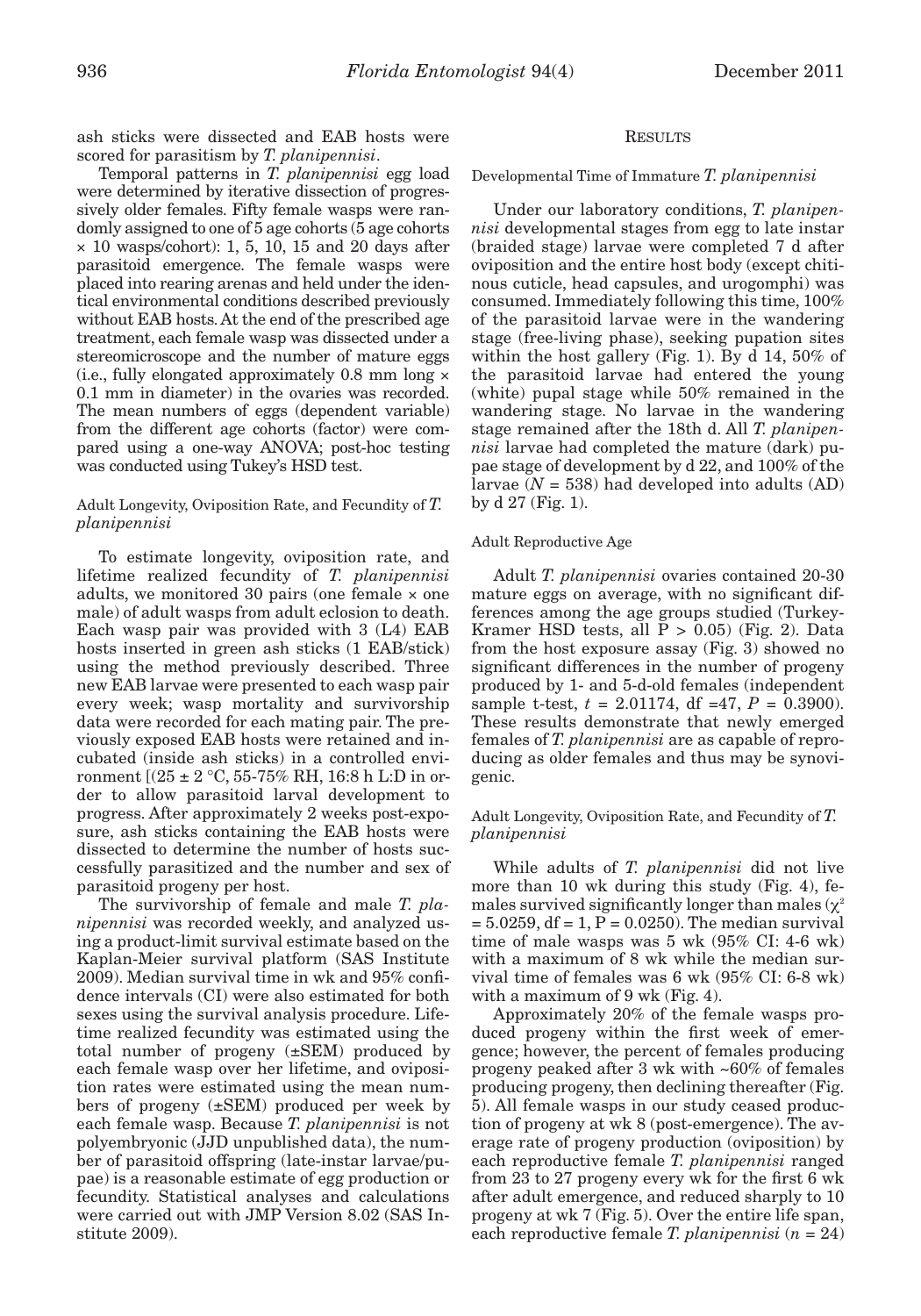

Fig. 1. Later developmental stages of immature *T. planipennisi* over time starting with the wandering stage of mature larvae. *Tetrastichus planipennisi* were reared at 25 ± 2 °C, 65 ± 10% RH, L:D16:8 hr photoperiod on EAB L4 larvae inserted into green ash sticks. The parasitoid larvae (*n* = 538) were examined observed every 2-3 days until they reached the young (white) pupal stage, and then every day until adult emergence.

produced a mean of  $57 (\pm 5.8 \text{ SEM})$  progeny with a minimum of 15 and maximum of 108 progeny. The sex ratio of all progenies produced during the course of the study was approximately 3:1 female to male. Over the entire course of the study, host utilization (parasitism) rate was approximately 13% and a total of 6 females (20%) failed to produce any progeny and were not included in the fecundity calculation.

# **DISCUSSION**

Results from our study show that *T. planipennisi* takes approximately 4 wk to complete a single generation (from egg to adult) under our laboratory rearing conditions  $(25 \pm 2 \degree C, 65 \pm 10\% \text{ RH},$ L:D16:8 hr photoperiod). Additionally, adult female wasps had a median survival time of 6 wk with maximum progeny production occurring at wk 3. Considering the growing season (with daily temperatures averaging 25 °C) normally lasts less than 6 mo (from May to Oct) in the Mid-Atlantic States (less than 5 mo in the more northern reaches of the Midwestern United States), it is not unreasonable to suggest that *T. planipennisi* is likely to have multiple generations per year. In addition, females of *T. planipennisi* produce many progeny with a female to male sex ratio of  $\approx 3:1$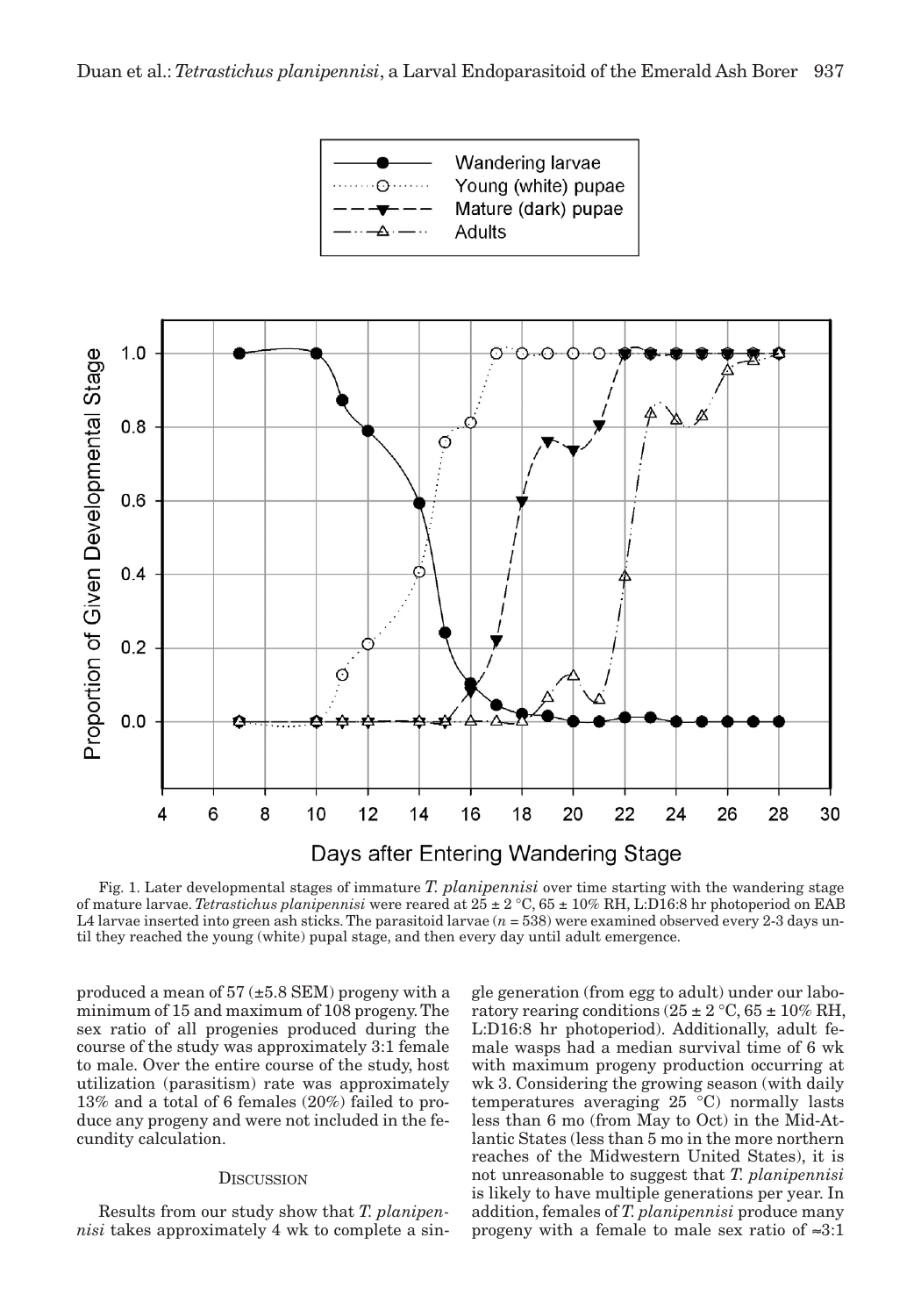

Fig. 2. Average number of mature eggs in ovaries of *Tetrastichus planipennisi* of different age groups (*n* = 10 for each group) after emergence (without access to host larvae). Bars labeled with the same letter indicate no significant differences among different age groups (Turkey-Kramer HSD tests, all *P* > 0.05).

over a typical life span. The extended adult longevity, multi-voltinism, high reproductive potential and female-biased progeny sex ratio of *T. pla-*



Fig. 3. Number of progeny produced on parasitized EAB hosts by newly emerging  $\overline{c}$  (<24 hr old) females  $(n =$ 25) and 5 d old females (*n* = 25). The EAB larvae were exposed to both age groups of parasitoids for 24 hr. Bars labeled with the same letter indicate no significant differences between the 2 age groups (independent sample t-test,  $t = 2.01174$ , df =  $47, P = 0.3900$ .



Fig. 4. Survivorship of adults of *Tetrastichus planipennisi* (n = 30 for both sexes) when continuously supplied with EAB larvae on a weekly basis for the duration of their lifespan. Female Tetrastichus survived significantly longer than the males (Log-rank  $\chi^2$  = 5.861,  $df = 1, P = 0.0159$ .

*nipenissi* are all life history traits that may be advantageous in establishing a self-sustaining population in North American EAB-infested forests.

Recent field studies demonstrated that *T. planipennisi* successfully established a presence with a consistent low level of EAB larval parasitism (1 to 5%) in several central Michigan release sites where approximately 3,000 female wasps were released (Duan et al. 2010, 2011). Although



Fig. 5. Changes in female reproductive activity over time following adult eclosion  $(n = 30)$ . Percent females producing progeny and the average number of progeny produced per female over time; each week non-reproducing females were excluded in the calculation of mean number of progeny produced weekly per female.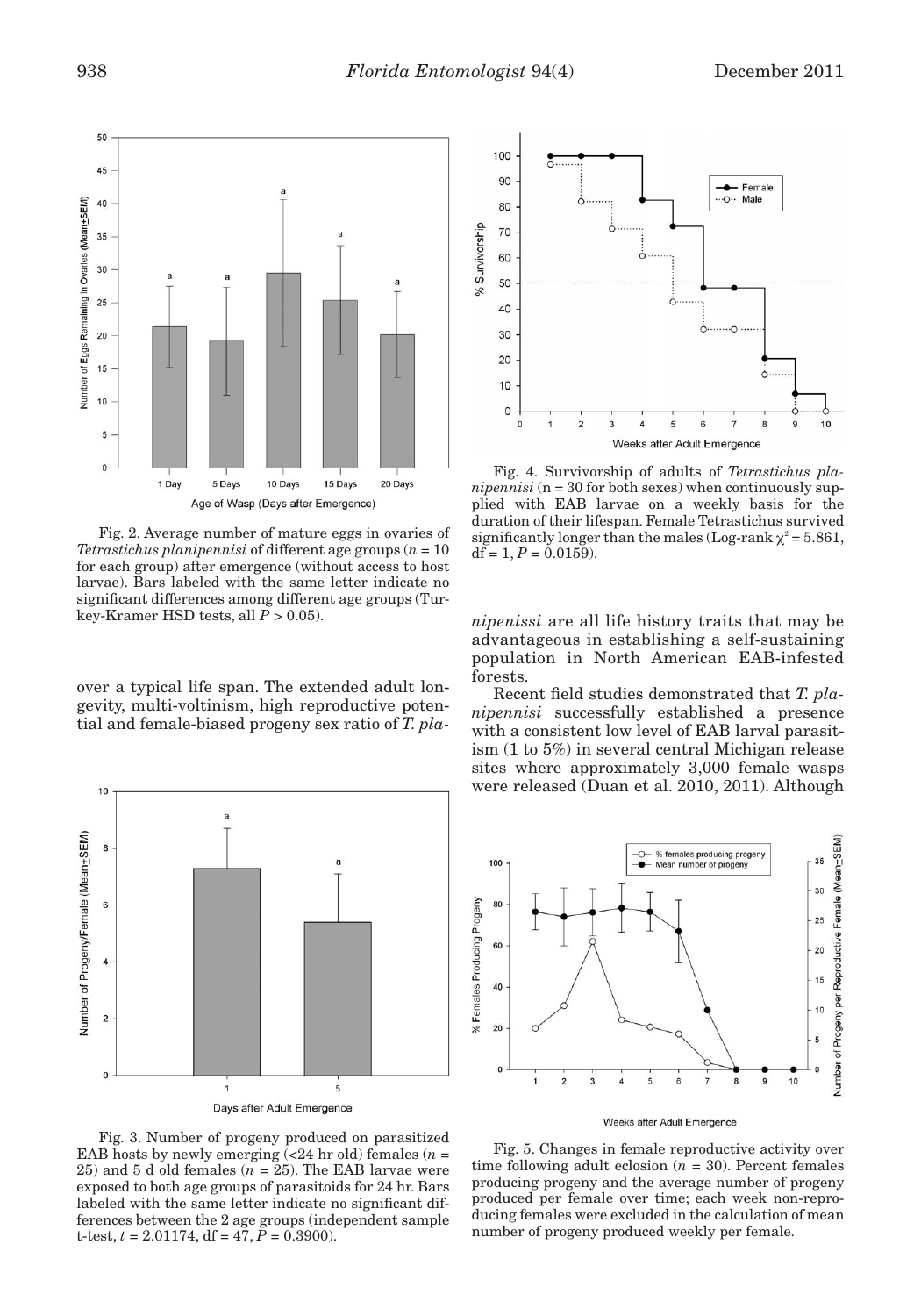EAB parasitism by *T. planipennisi* reported in Michigan is much lower than parasitism rates typically seen in the native range of EAB in China (Liu et al. 2007), *T. planipennisi* is the most abundant species of hymenopteran parasitoid attacking EAB larvae in the Michigan release sites. *Tetrastichus planipennisi* accounted for 93% of all the hymenopteran parasitoid individuals collected immediately after field release in 2009 and 58% one year later in 2010 (Duan et al. 2011). The quick increase in *T. planipennisi* abundance relative to other hymenopteran parasitoids in the Michigan release sites was most likely due to the gregarious nature and high reproductive potential of *T. planipennisi*.

Field surveys conducted in the native range of *T. planipennisi* (China) as well as the new release areas in North America (Michigan, USA) indicate that immature stages of *T. planipennisi* occur throughout the year within the host galleries. Because immature stages take less time (4 wk) to complete development than the period a typical adult female survived in our laboratory study (median age = 8 weeks), it is very likely that *T. planipennisi* has 2 or more overlapping generations in the Mid Atlantic and Midwestern states of the continental US, where the EAB host typically has a semivoltine to univoltine breeding cycle. Further field or laboratory studies are needed to determine the threshold temperature for normal development and successful overwintering (Ulyshen et al. in press).

Previous observations also indicate that between 4 and 172 *T. planipennisi* offspring may be produced per EAB host in both field and laboratory settings with this number and the sex ratio depending largely upon the size of the host larvae at the time of parasitization (Liu et al. 2007; Ulyshen et al. 2010a; 2010b; 2011). Findings from the current study suggest that the average number of realized progeny per reproductive female remained relatively constant through the first 6 wk of the trial with each reproductively active female producing from  $23 \sim 26$  progeny each wk. Thus, our data suggest that large brood sizes of >30 progenies observed in the field (e.g., Liu et al. 2007) and in group rearing (Ulyshen et al. 2010) with multiple reproductive females are likely a combination of progeny from 2 or more parental females. This information needs to be considered when designing an efficient rearing program for mass production of *T. planipennisi* for EAB biocontrol programs.

#### ACKNOWLEDGMENTS

 We thank Tim Watt, Susan Barth, Allison Stoklosa, and Mike Vela (all USDA ARS) for assistance in collecting emerald ash borer larvae from the field, and preparing host materials for the study. Phil Taylor (USDA, ARS) assisted in survival analysis of adult longevity. We

are also grateful to Roger Fuester, Doug Luster (USDA, ARS) and an anonymous reviewer for helpful comments on the manuscript.

### REFERENCES CITED

- BAUER, L. S, GOULD, J. R., AND DUAN, J. J. 2010. Can biological control of emerald ash borer save our ash? Michigan Entomol. Soc. Newsl. 55: 26-27.
- CANADIAN FOOD INSPECTION AGENCY. 2011. Emerald Ash Borer—*Agrilus planipennis* updated 02-III-2011. http://www.inspection.gc.ca/english/plaveg/ pestrava/agrpla/agrplae.shtml
- CAPPAERT, D., MCCULLOUGH, D. G., POLAND, T. M., AND SIEGERT, N. W. 2005. Emerald ash borer in North America: a research and regulatory challenge. Am. Entomol. 51: 152-165.
- DUAN, J. J., ULYSHEN, M. D., BAUER, L. S., GOULD, J., AND VAN DRIESCHE, R. V. 2010. Measuring the impact of biotic factors on populations of immature emerald ash borer (Coleoptera: Buprestidae). Environ. Entomol. 39: 1513-1522.
- DUAN, J. J., BAUER, L. S., ABELL, K. J., AND VAN DRIESHE, R. V. 2011. Population responses of hymenopteran parasitoids to the emerald ash borer (Coleoptera: Buprestidae) in recently invaded areas in Michigan. BioControl (in press).
- GOULD, J., BAUER L., DUAN, J., FRASER, I., HANSEN, J., ULYSHEN, M., AND LELITO J. 2011. Release and recovery of parasitoids of the emerald ash borer, *Agrilus planipennis* in Michigan, Ohio, and Maryland. *In* K. McManus and K. W. Gottschalk [Compilers], Proc. 22nd U.S. Department of Agriculture Interagency Research Forum on Invasive Species. USDA Forest Services, General Technical Report NRS-P-76 (in press).
- HAACK, R. A., JENDEK, E., LIU, H. P., MARCHANT, K. R., PETRICE, T. R., POLAND, T. M., AND YE, H. 2002. The emerald ash borer: a new exotic pest in North America. Michigan Entomol. Soc. Newsl. 47: 1-5.
- KOVACS, F. K., HAIGHT, R. G., MCCULLOUGH, D. G., MERCADER, R. J., SIEGERT, N. W., AND LEIBHOLD, A. M. 2010. Cost of potential emerald ash borer damage in U.S. communities, 2009-2019. Ecol. Econ. 69: 569- 578.
- LIU, H. P., BAUER, L. S., GAO, R. T, ZHAO, T. H., PET-RICE, T. R., AND HAACK, R. A. 2003. Exploratory survey for the emerald ash borer, *Agrilus planipennis* (Coleoptera: Buprestidae), and its natural enemies in China. The Great Lakes Entomol. 36: 91-204.
- LIU, H. P., AND BAUER, L. S. 2007. *Tetrastichus planipennisi* (Hymenoptera: Eulophidae), a gregarious larval endoparasitoid of emerald ash borer from China, pp. 61-62 *In* V. Mastro, D. Lance, R. Reardon, G. Parra [Compilers], Proc. Emerald Ash Borer Research and Asian Longhorned Beetle Technology Development Mtg, Cincinnati, Ohio. USDA, FS FHTET-2007-04.
- LIU, H. P., BAUER, L. S., MILLER D. L., ZHAO, T., GAO, R., SONG, L., LUAN, Q., JIN, R., AND GAO, C. 2007. Seasonal abundance of *Agrilus planipennis* (Coleoptera: Buprestidae) and its natural enemies *Oobius agrili* (Hymenoptera: Encyrtidae) and *Tetrastichus planipennisi* (Hymenoptera: Eulophidae) in China. Biological Control 42: 61-71.
- MICHIGAN STATE UNIVERSITY. 2011. Emerald ash borer information, February 2011. http://emeraldashborer.info/